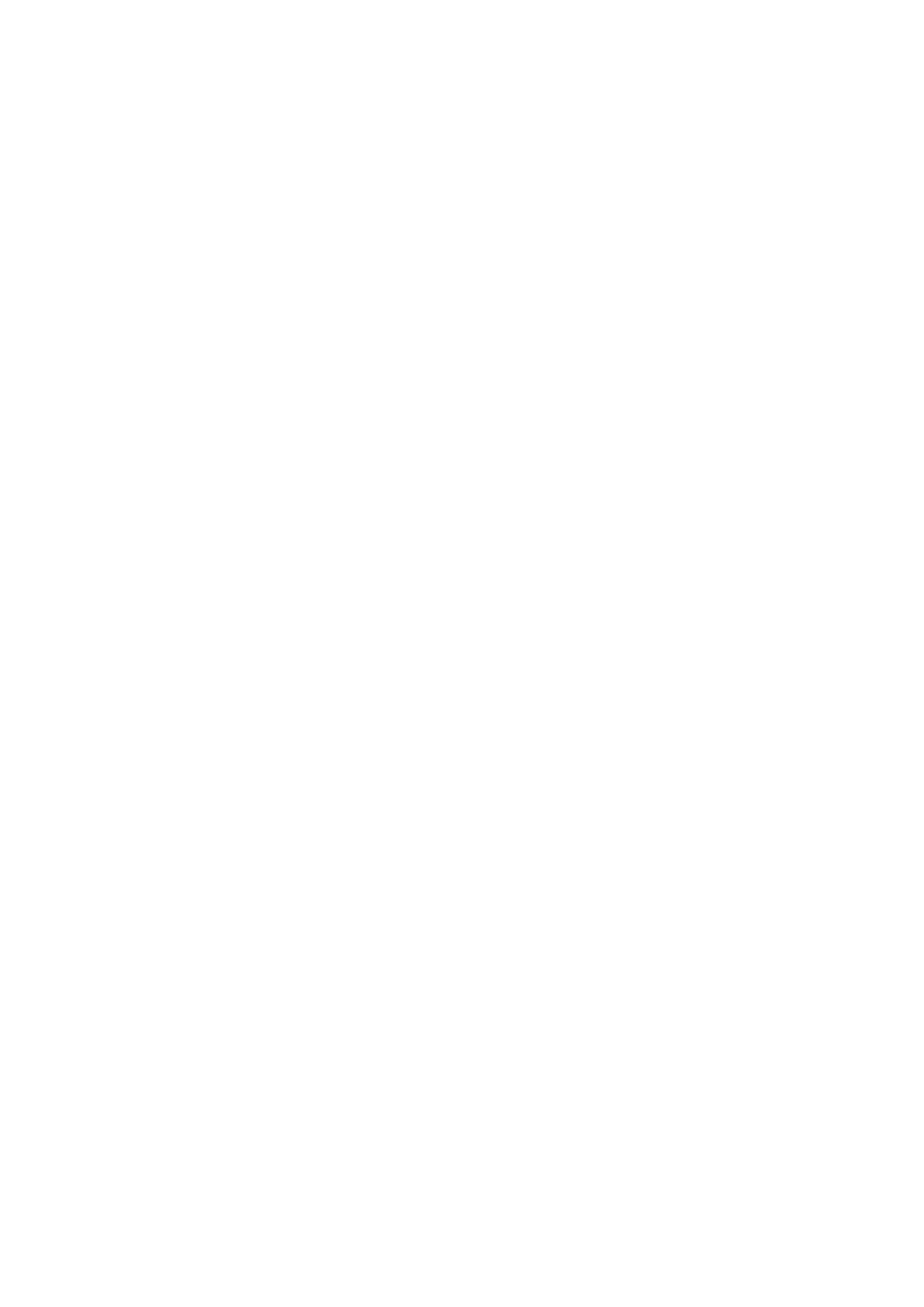

# <span id="page-2-0"></span>**Head Processing Module Operators Guide**

# **Original Instructions**

**Publication Part No. V3851-4981 Issue 2**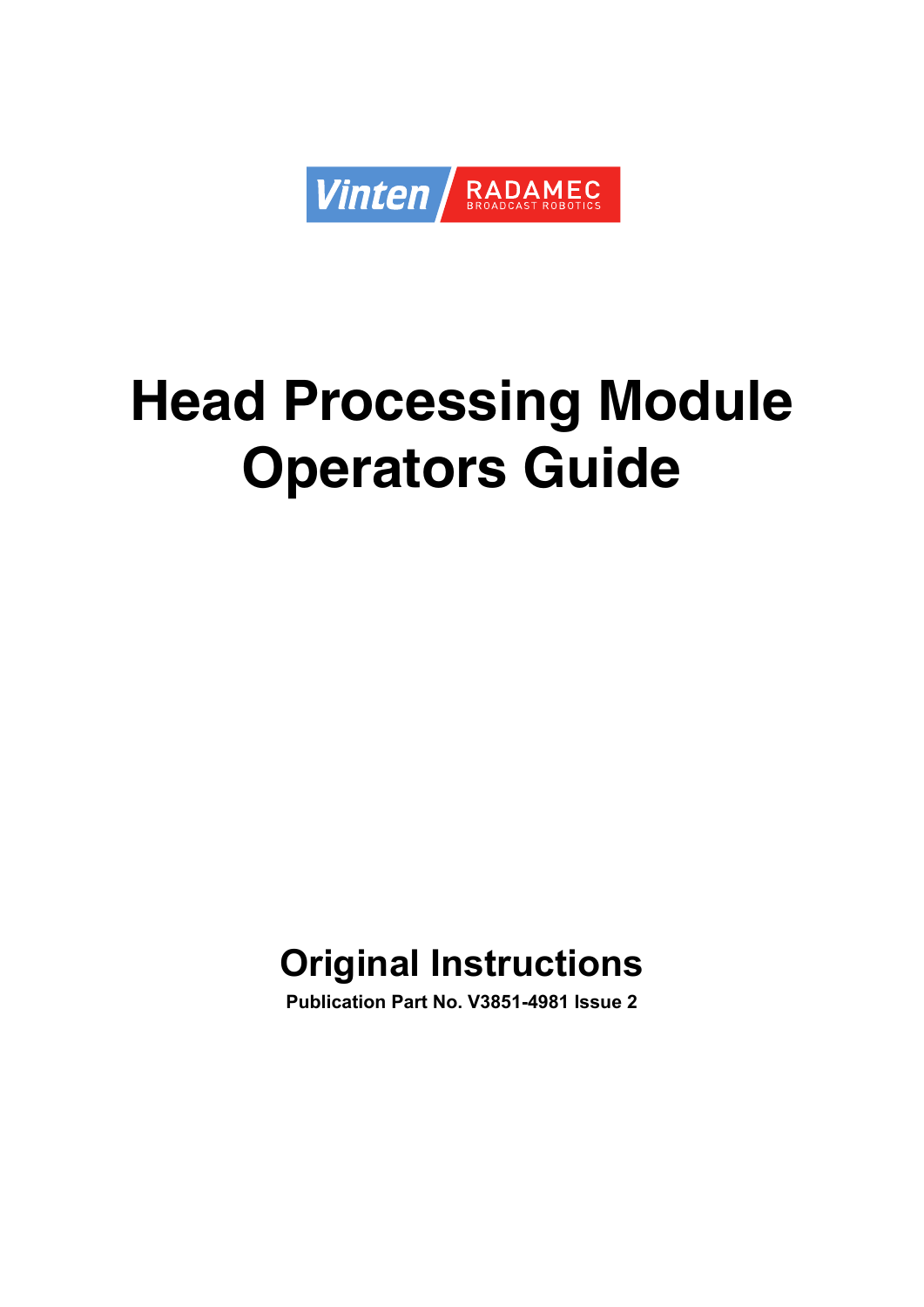### **Copyright © Vitec Group plc 2009**

All rights reserved throughout the world. No part of this document may be stored in a retrieval system. transmitted, copied or reproduced in any way including, but not limited to, photocopy, photograph, magnetic or other record without the prior agreement and permission in writing of Vitec Group plc.

### **Trademarks**

Vinten Radamec® and Vinten® are registered trademarks of the Vitec Group plc.

### **Important information about this document**

Information contained in this document is subject to change. Camera Dynamics Limited reserves the right, without notice, to make changes in equipment design or performance as progress in engineering, manufacturing or technology may warrant.

### **Published by:**

Technical Publications Department William Vinten Building Western Way Bury St Edmunds Suffolk IP33 3TB UK Tel: +44 1284 752 121 Fax: +44 1284 750 560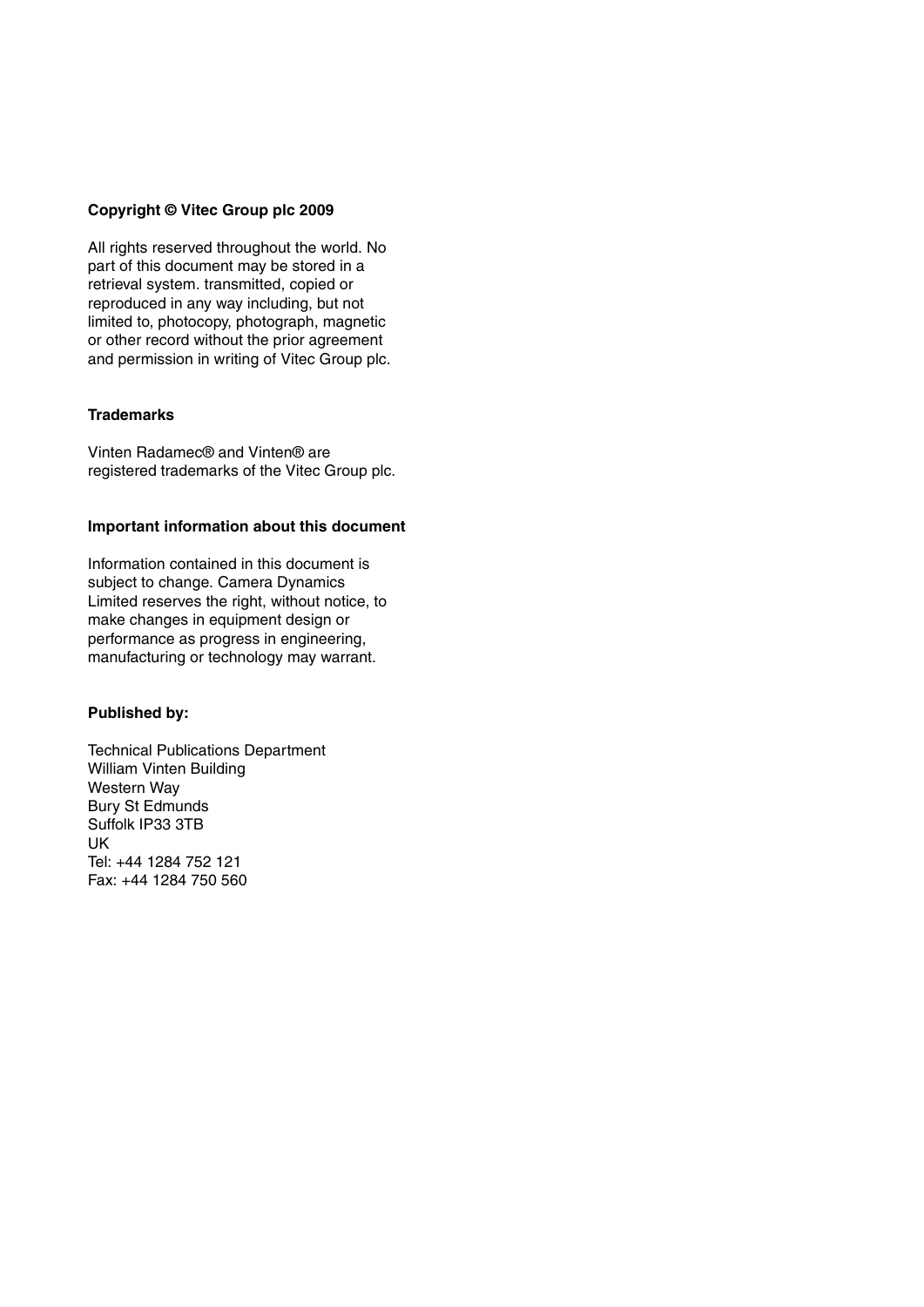# **Safety - Read This First**

### <span id="page-4-0"></span>Understanding these instructions

### **English**

The original instructions presented in this operators guide were written in English, and subsequently **EN** translated into other languages. If you are unable to understand these instructions, contact Vinten Radamec or your distributor to obtain a translation of the original instructions (EU Countries).

### **БЪЛГАРСКИ**

Оригиналните инструкции, представени в настоящото ръководство на производителя, бяха (BG) написани на английски език, а след това - преведени на други езици. Ако не разбирате тези езици, свържете се с Vinten Radamec или с Вашия дистрибутор, за да получите оригиналните инструкции (за страните от Европейския съюз).

### **Česky**

Pokyny uvedené v této operátorské příručce byly původně napsány anglicky a následně byly  $CS$ přelo\_eny do ostatních jazyků. Nerozumíte-li těmto pokynům, kontaktujte společnost Vinten Radamec nebo svého distributora, abyste získali překlad originálních pokynů (členské státy EU).

#### **Danish**



De originale instruktioner, der præsenteres i denne betjeningsvejledning, er skrevet på engelsk og derefter oversat til andre sprog. Hvis du ikke forstår disse instruktioner bedes du kontakte Vinten Radamec eller vor forhandler for at få en oversættelse af de originale instruktioner (EU-lande).

#### **Deutsch**

(DE)

Die Originalanleitung in diesem Bedienungshandbuch wurde auf Englisch verfasst und anschließend in andere Sprachen übersetzt. Bei Verständnisproblemen in einer der übersetzten Sprachen kontaktieren Sie bitte Vinten Radamec oder Ihren Fachhändler; dort erhalten Sie eine Übersetzung der ursprünglichen Anleitung (EU-Staaten).

### **Eesti**

Käesoleva kasutajajuhendi algtekst on koostatud inglise keeles ning seejärel tõlgitud teistesse (ET) keeltesse. Kui juhend osutub teie jaoks arusaamatuks, võtke juhendi emakeelse tõlke hankimiseks ühendust Vinten Radameci või kohaliku esindajaga (Euroopa Liidu riigid).

### **Ελληνικά**

Οι αρχικές οδηγίες αυτού του οδηγού για το χειριστή συντάχθηκαν στα Αγγλικά και μεταφράστηκαν στη **CEL** συνέχεια σε άλλες γλώσσες. Εάν δυσκολεύεστε να καταλάβετε αυτές τις οδηγίες, επικοινωνήστε με τη Vinten Radamec ή το διανομέα σας για να λάβετε μια μετάφραση των αρχικών οδηγιών (Χώρες ΕΕ).

### **Español**

Las instrucciones originales que se indican en esta guía del operador se han redactado en inglés y ES) posteriormente se han traducido a otros idiomas. Si no entiende estas instrucciones, póngase en contacto con Vinten Radamec o con su distribuidor para obtener una traducción de las instrucciones originales (para países de la UE).

### **Français**

Les instructions originales présentées dans ce guide d'utilisation ont été écrites en anglais puis (FR) traduites dans d'autres langues. Si vous ne comprenez pas ces instructions, contactez Vinten Radamec ou votre revendeur pour obtenir une traduction des instructions originales (pour les pays de l'UE).

### **Gaeilge**

Scríobhadh na treoracha bunaidh don treoirleabhar oibritheora seo as Béarla, agus aistríodh iad go  $(GA)$ teangacha eile ina dhiaidh sin. Mura bhfuil tú in ann na treoracha seo a thuiscint, téigh i dteagmháil le Vinten Radamec nó le do dháileoir, chun aistriúchán de na treoracha bunaidh a fháil (Tíortha an AE).

### **Italiano**

Le istruzioni originali presentate in questa guida per l'operatore sono in lingua inglese e  $(T)$ successivamente tradotte nelle altre lingue. Qualora le istruzioni non fossero disponibili nella lingua desiderata, potete contattare Vinten Radamec o il vostro distributore per ricevere la traduzione delle istruzioni originali (Paesi UE).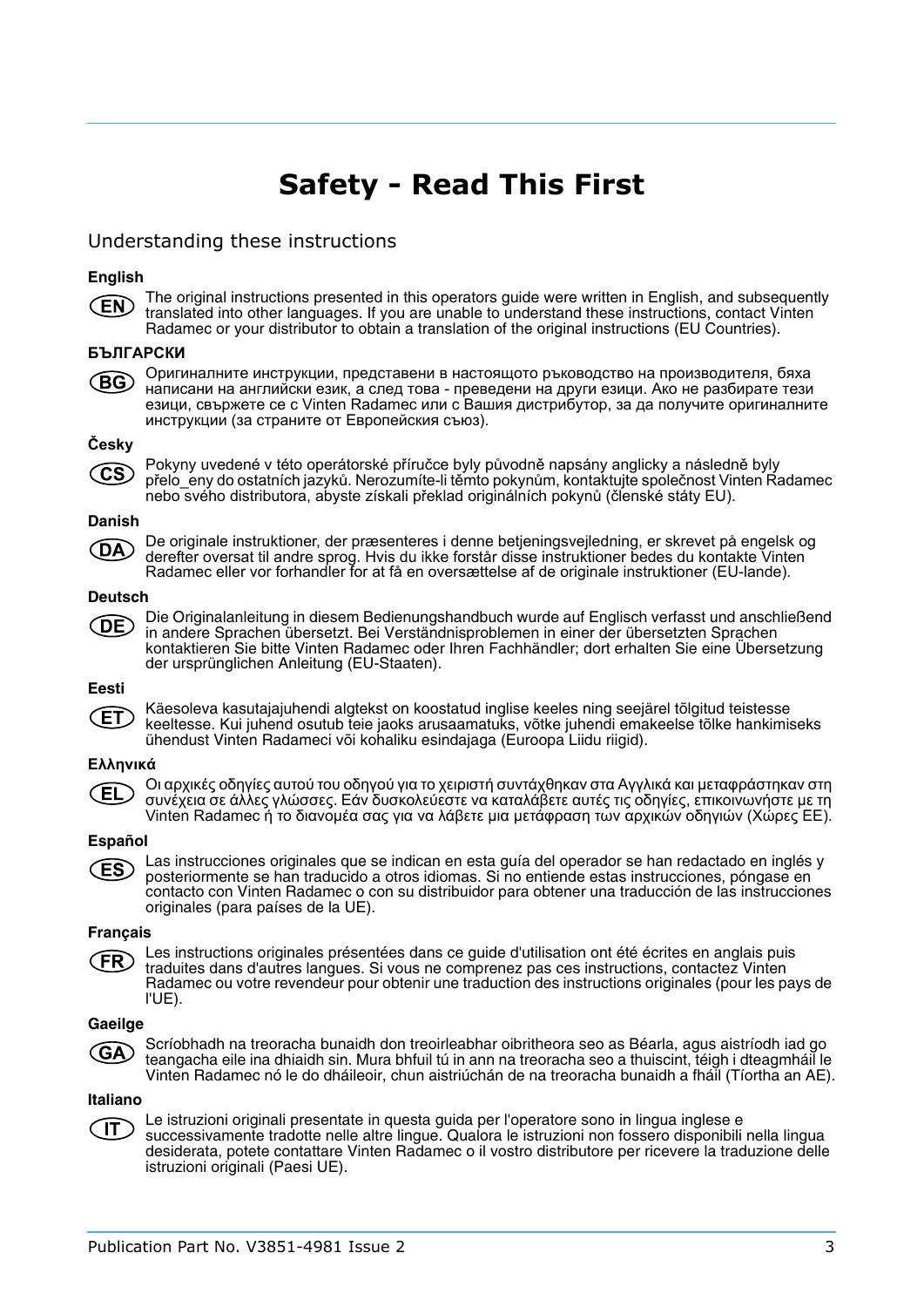### **Latviešu**



Šajā operatora rokasgrāmatā iekļautie norādījumi sākotnēji tika sarakstīti angļu valodā un pēc tam pārtulkoti citās valodās. Ja nesaprotat šos norādījumus svešvalodā, sazinieties ar Vinten Radamec vai tirgotāju, lai saņemtu norādījumu tulkojumu (kādā no ES dalībvalstu valodām).

#### **Lietuvių**



Šiame operatoriaus vadove pristatomos pirminės instrukcijos parašytos anglų kalba ir vėliau išverstos į kitas kalbas. Jei šių instrukcijų nesuprantate, susisiekite su "Vinten Radamec" arba savo platintoju ir gaukite pirminių instrukcijų vertimą (ES šalies kalba).

#### **Magyar**



A kezeloi útmutatóban található utasítások angol nyelven íródtak, és utólag fordították azokat más nyelvekre. Ha nem érti ezen utasításokat, kérjük, vegye fel a kapcsolatot a Vinten Radamecnel vagy a helyi képviselettel, és igényelje az eredeti utasítások fordítását (EU országok).

#### **Malti**

L-istruzzjonijiet originali ippreżentati f'din il-gwida ta' operaturi kienu miktuba bl-Ingliż, u sussegwente- $(MT)$ ment maqluba fl-lingwi ohra. Jekk ma tistax tifhem dawn l-istruzzjonijiet, ikkuntattja lil Vinten Radamec jew id-distributur tieghek biex tikseb traduzzjoni ta' l-istruzzjonijiet originali (Pajjiżi ta' UE).

#### **Nederlands**

De oorspronkelijke instructies in deze bedieningshandleiding zijn geschreven in het Engels en **CNL** vervolgens in andere talen vertaald. Als het onmogelijk is deze instructies te begrijpen, neemt u contact op met Vinten Radamec of met uw distributeur om een vertaling te bemachtigen van de oorspronkelijke instructies (EG-landen).

### **Polski**

(PL)

Oryginalne instrukcje zamieszczone w niniejszym podręczniku operatora zostały napisane w języku angielskim, a następnie przetłumaczone na inne języki. Jeśli nie rozumieją Państwo tych instrukcji, prosimy skontaktować się z siedzibą lub dystrybutorem Vinten Radamec, aby uzyskać tłumaczenie oryginalnych instrukcji (kraje UE).

### **Português**

As instruções originais apresentadas no guia do operador foram escritas em Inglês e traduzidas para outros idiomas. Se não conseguir compreender estas instruções contacte a Vinten Radamec ou o seu distribuidor para obter a tradução das instruções originais (Países da UE).

### **Română**

ʹΡΤ

Instrucțiunile originale prezentate în acest ghid pentru operatori au fost scrise în limba engleză, și (RO) traduse ulterior în alte limbi. În cazul în care nu înţelegeţi aceste instrucţiuni, contactaţi Vinten Radamec sau distribuitorul dumneavoastră pentru a obține o traducere a instrucțiunilor originale (Țările UE).

#### **Slovensky**

Pôvodné pokyny, uvedené v tomto návode na obsluhu, boli napísané v anglictine a následne (SK) preložené do iných jazykov. Ak nerozumiete týmto pokynom, obrátte sa na spolocnost Vinten Radamec alebo vášho distribútora, aby vám zaslal preklad originálnych pokynov (krajiny EÚ).

#### **Slovenščina**

Originalno besedilo teh navodil za uporabo je bilo napisano v angleščini in prevedeno v ostale jezike. ์SL Če ne razumete teh navodil, se obrnite na podjetje Vinten Radamec ali lokalnega zastopnika, ki vam bo posredoval originalna navodila (velja za dr ave EU).

### **Suomi**



Tähän käyttäjän oppaaseen sisältyvät ohjeet on kirjoitettu alun perin englanniksi ja käännetty sitten muille kielille. Ellet ymmärrä näitä ohjeita, ota yhteyttä Vinten Radameciin tai jälleenmyyjään ja pyydä alkuperäisten ohjeiden käännöstä (EU-maat).

#### **Svenska**



Instruktionerna i denna handbok skrevs ursprungligen på engelska och har sedan översatts till flera språk. Om du inte förstår dessa instruktioner, kontakta Vinten Radamec eller din återförsäljare för en ny översättning av originalinstruktionerna (EU-länder).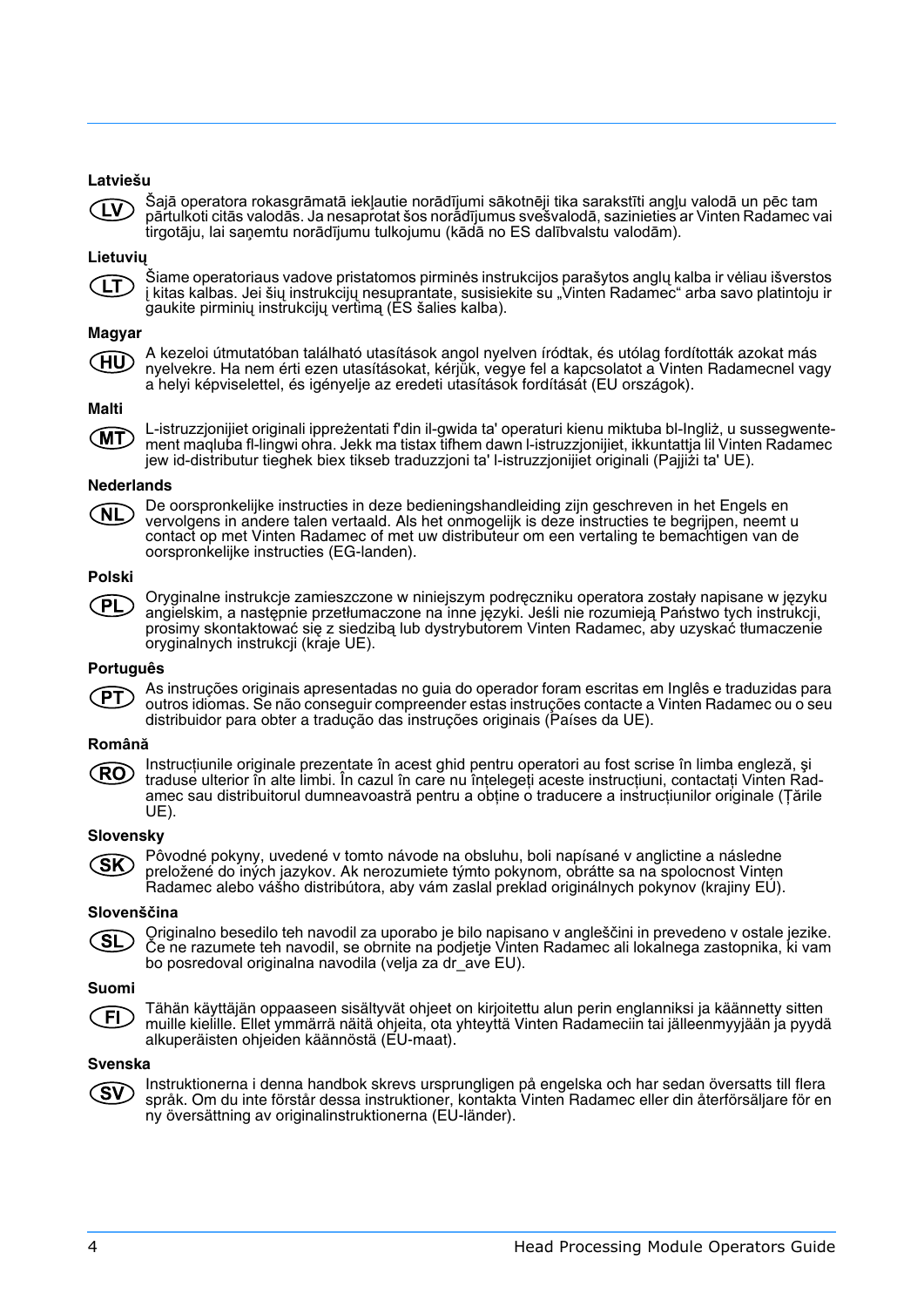# <span id="page-6-0"></span>Safety guidelines

### Warning symbols in this guide



Where there is a risk of personal injury or injury to others, comments appear highlighted by the word **WARNING!**—supported by the warning triangle symbol.

Where there is a risk of damage to the product, associated equipment, process or surroundings, comments appear highlighted by the word **CAUTION!**

### Warning symbols on the product

The following warning symbols may appear on the product.



On encountering the warning triangle and open book symbols it is imperative that you consult the operators guide before using this product or attempting any adjustment or repair.



Where there is a risk of exposure to laser radiation, comments appear supported by the laser warning triangle symbol.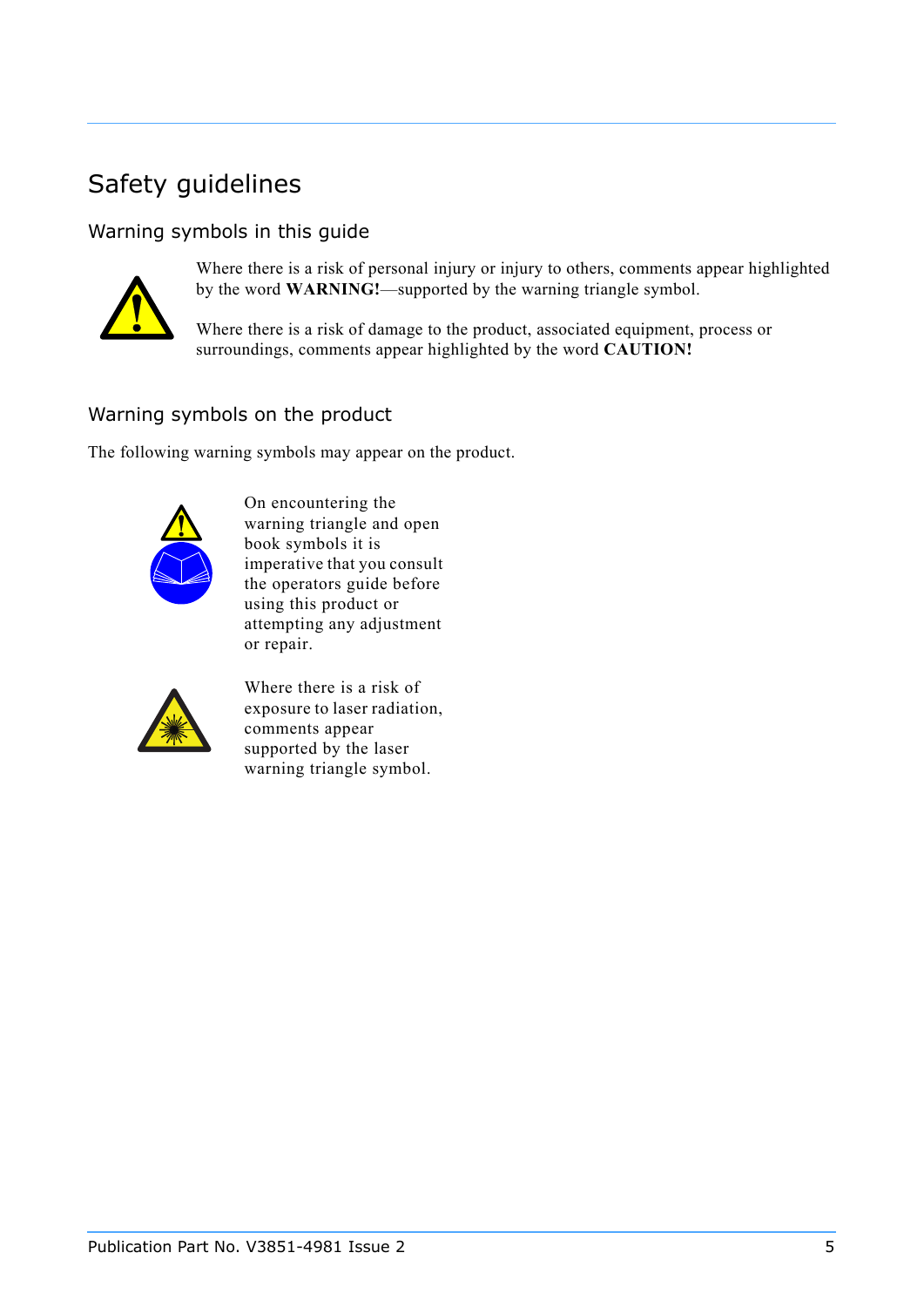# <span id="page-7-0"></span>Important safety instructions

### **1. Take heed of warnings and instructions**

You should read all of the safety instructions before operating the equipment. Retain this operators guide for future reference and adhere to all warnings in the guide or on the equipment. Do not attempt to operate this equipment if you do not understand how to operate it.

### **2. Usage Statement**

Do not use this product for any other purpose other than that specified in this usage statement. The Vinten Radamec HPM is designed for use in television studios to interface with the Vinten 'E' pan/tilt heads and pedestals for use with studio VR systems. The HPM is intended to be used by television camera operators within an indoor studio environment.

### **3. Water, moisture and dust**

Protect the product from water, moisture and dust. The presence of electricity near water can be dangerous. Do not use the product near water and take care that liquids are not spilled onto the equipment. For outdoor applications, only use products that are specifically designed for outdoor usage.

### **4. Climate**

The equipment should not be used outside the operating limits. Refer to the Technical Specifications for the operating range of the equipment.

### **5. Cleaning**

We encourage regular cleaning of the product.

- Do not use oil or grease on any exposed part of the equipment. This is unnecessary and traps dirt which acts as an abrasive.
- Do not use solvent or oil based cleaners, abrasives or wire brushes to remove accumulations of dirt as these damage the protective surfaces. To clean mechanical surfaces, use only detergent based cleaners.

• External electrical connection ports should only be cleaned with a semi-stiff brush or a clean, dry air supply.

### **6. Servicing**

You should not attempt to service the equipment. Contact Camera Dynamics Ltd or your local distributor to arrange servicing. Maintenance beyond that detailed in this guide must be performed by competent personnel in accordance with the procedures in the Technical or Maintenance Manual for the equipment.

### **7. Notes about Robotic equipment**

Display prominent warning signs in studios, alerting personnel that robotic equipment is present and may move without warning. Ensure personnel remain a minimum of 1 m (40 inches) clear of robotic equipment in use.

Operators must familiarise themselves with the resulting working envelope of robotic products including all ancillary equipment (lens, zoom and focus controls, viewfinder, prompter etc.), to prevent inadvertent collisions.

Only operate robotic products remotely when you can see them to avoid harm to personnel and collisions with obstacles and other hazards.

### **8. Power sources**

Only connect the equipment to a power supply of the type described in the Technical Specifications or as marked on the equipment.

### **9. Cables**

Always ensure that all power and auxiliary communications cables are routed so that they do not present any danger to personnel. Take care when routing cables in areas where robotic equipment is in use.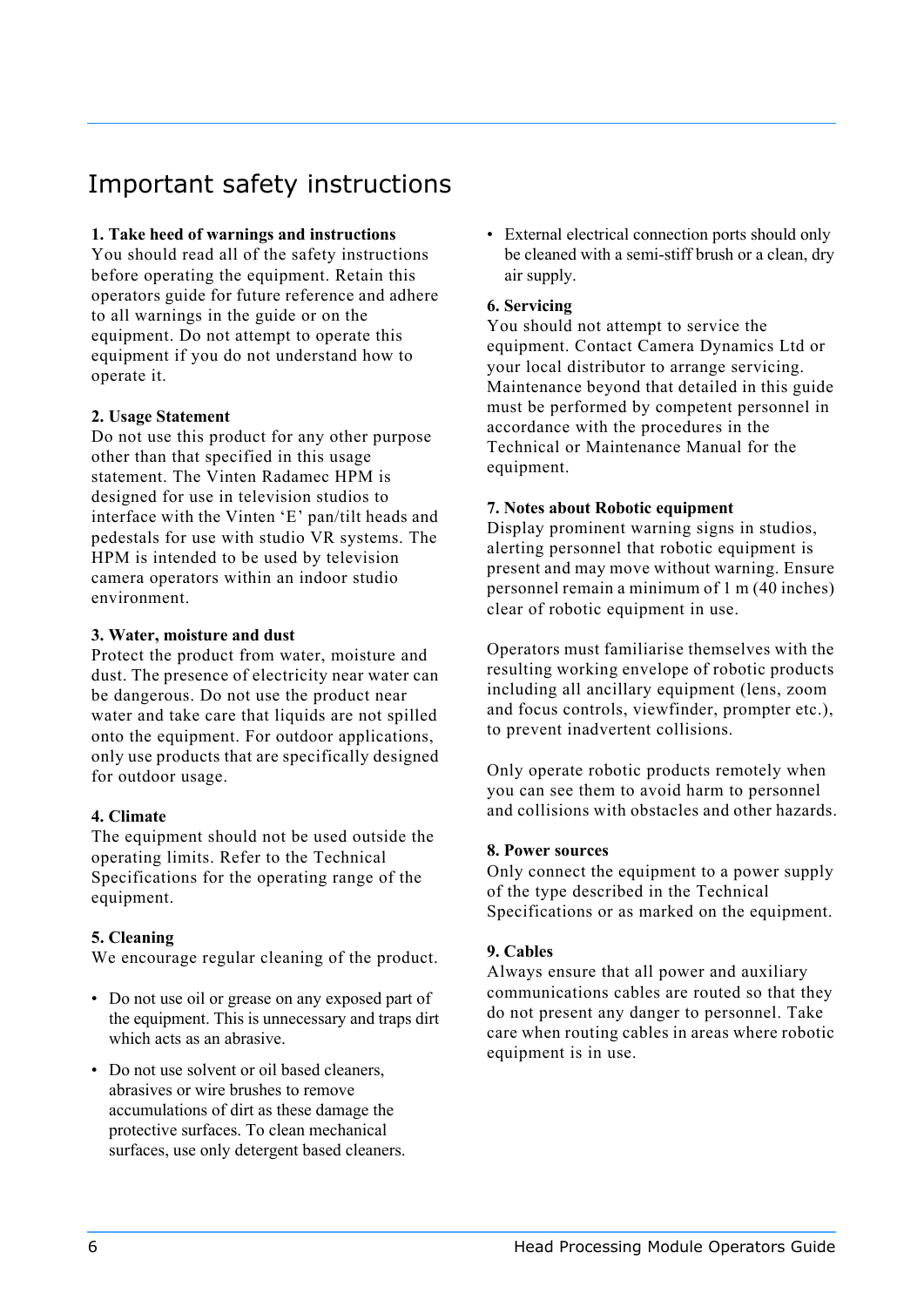# **Certificates and Compliances**

<span id="page-8-0"></span>This product conforms to the following European Directives:

89/336/EEC The Electromagnetic Compatibility Directive

EN 61000-6-4:2001 Electromagnetic compatibility - Part 6-4: Generic standard - Emission standard for industrial environments.

EN 61000-6-2:2001 Electromagnetic compatibility - Part 6-2: Generic standards - Immunity standard for industrial environments.

EN 61000-3-2:2000 Electromagnetic compatibility (EMC) - Part 3-2: Limits - Limits for harmonic current emissions (equipment input current up to and including 16A per phase.

EN 61000-3-3:1995 Electromagnetic compatibility (EMC) - Part 3: Limits - Section 3: Limitation of voltage in public low voltage supply systems, for equipment with rated current <=16A per phase not subject to conditional connection.

## Other certification

FCC:

 $\epsilon$ 

CFR 47:2006 Class A

## <span id="page-8-1"></span>Caring for the environment by recycling



This symbol on the product or on its packaging indicates that this product must not be treated as household waste (applicable in the European Union and European countries with separate collection systems). It shall be handed over to the applicable collection point for the recycling of electrical and electronic equipment. Please visit **www.vinten.com/recycle** for details.

By ensuring this product is disposed of correctly, you will help prevent potentially negative consequences for the environment and human health, and help conserve natural resources.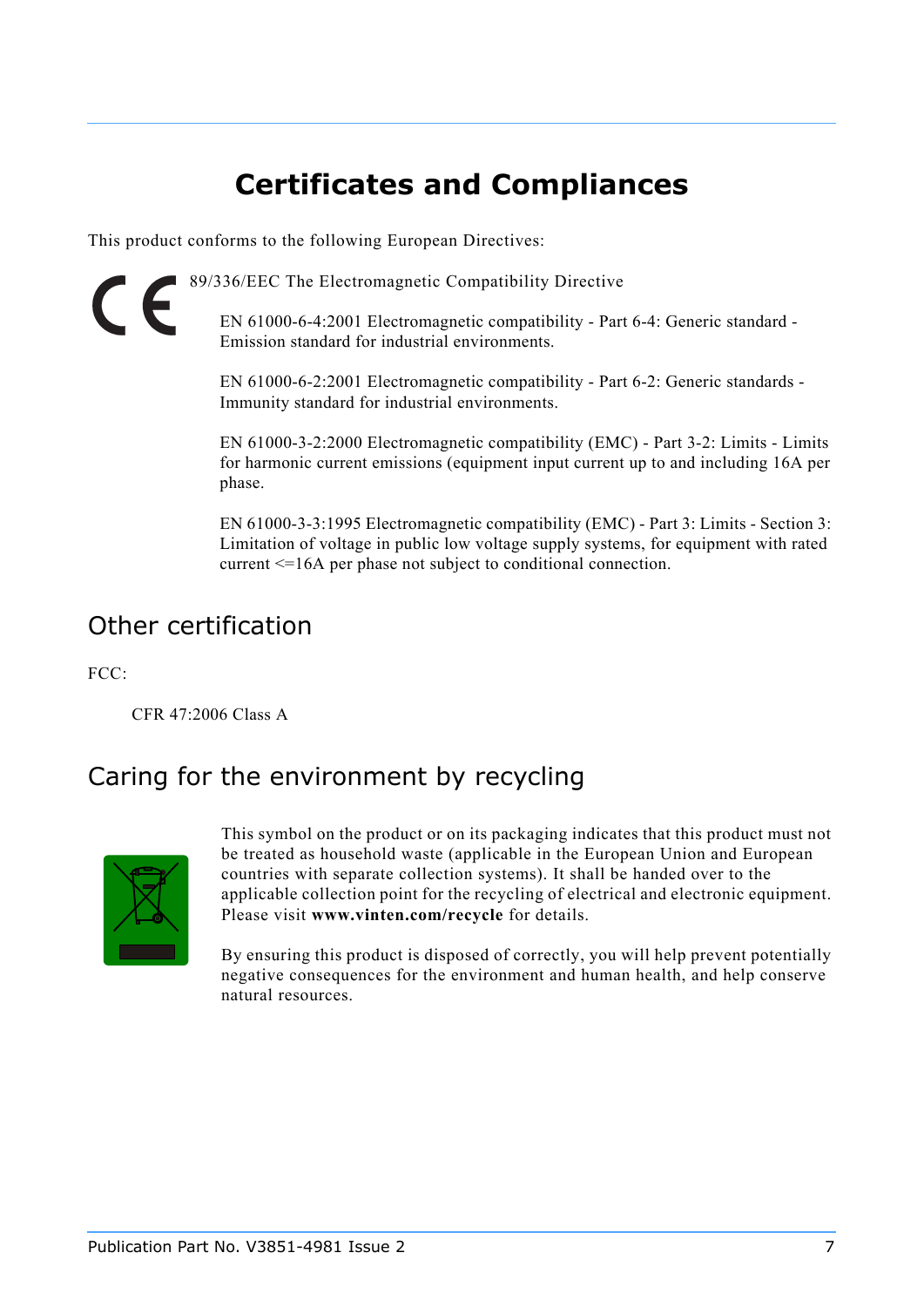# **Technical specifications**

<span id="page-9-0"></span>

| Height (not including optional power supply unit and fixing 12.0 cm (4.72in.) |  |
|-------------------------------------------------------------------------------|--|
|                                                                               |  |
| Width (not including optional power supply unit and fixing) 11.8 cm (4.65in.) |  |
|                                                                               |  |
|                                                                               |  |
|                                                                               |  |
|                                                                               |  |



**WARNING!**

**This product has basic insulation only (class I) and for safety requires an earth connection ('ground' in the U.S.A.).**

Specifications are subject to change without notice.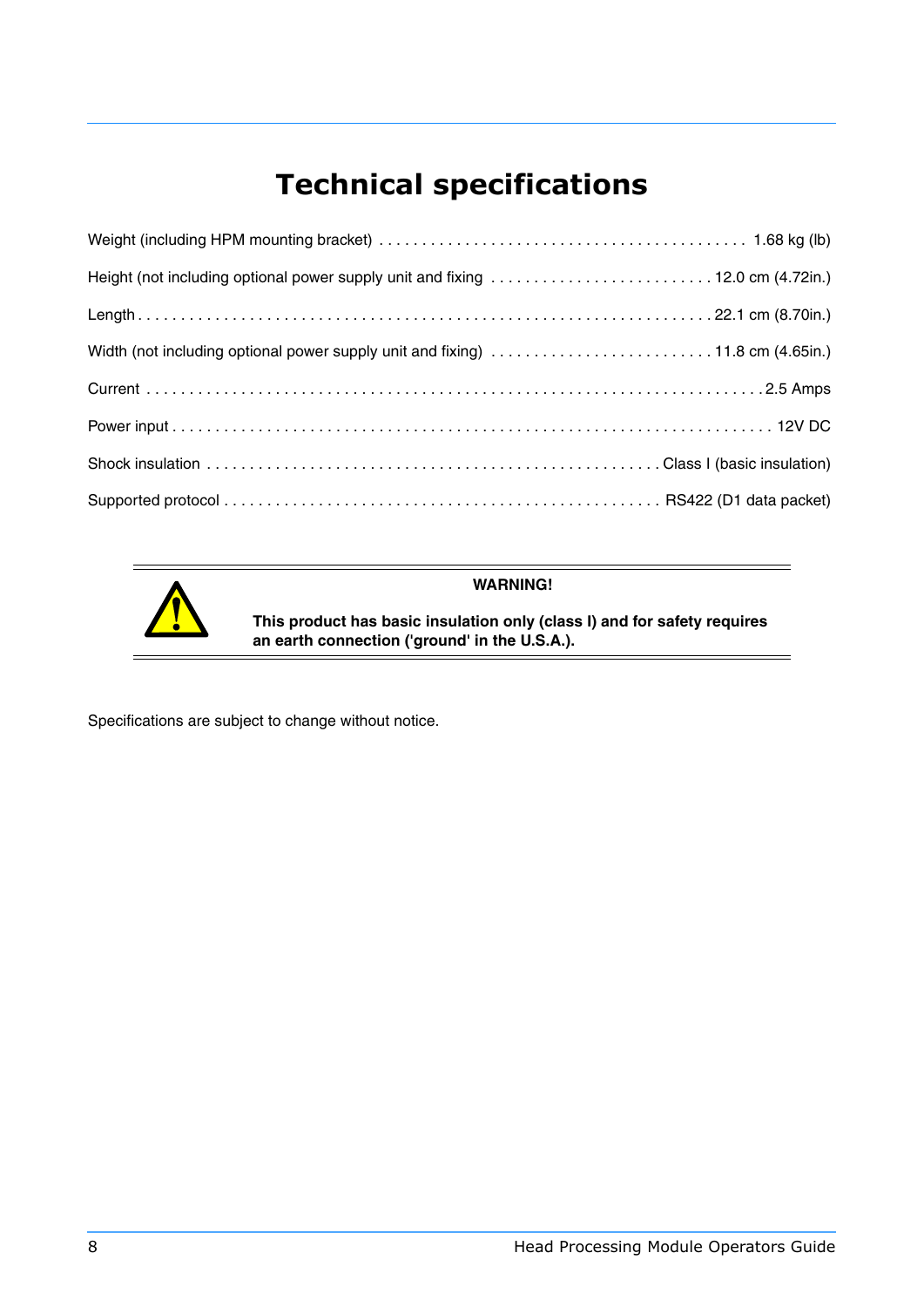# **Contents**

| Page |
|------|
|      |
|      |
|      |
|      |
|      |
|      |
|      |
|      |
|      |
|      |
|      |
|      |
|      |
|      |
|      |
|      |
|      |
|      |
|      |
|      |
|      |
|      |
|      |
|      |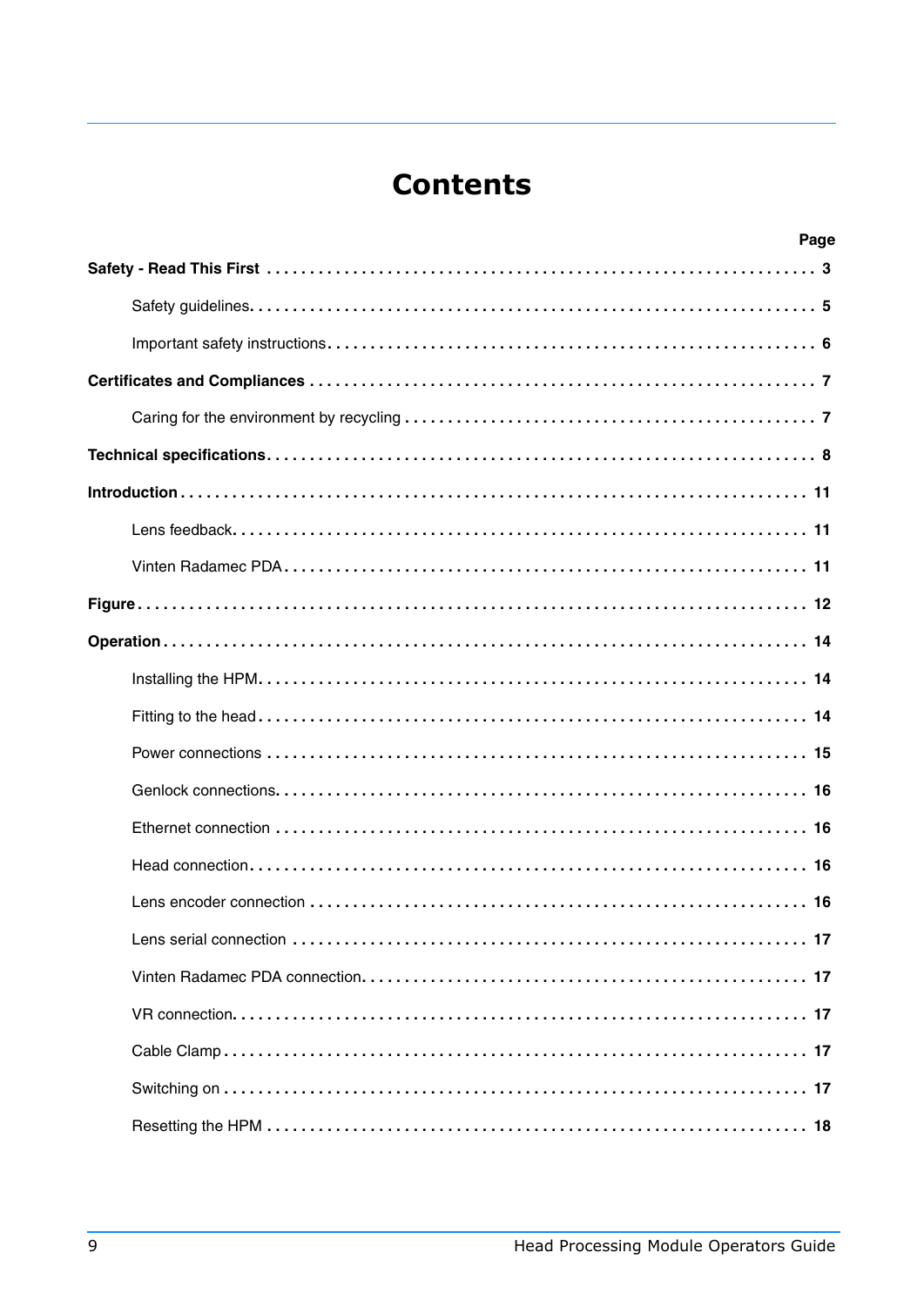| <b>Contents (Cont)</b> | Page |
|------------------------|------|
|                        |      |
|                        |      |
|                        |      |
|                        |      |
|                        |      |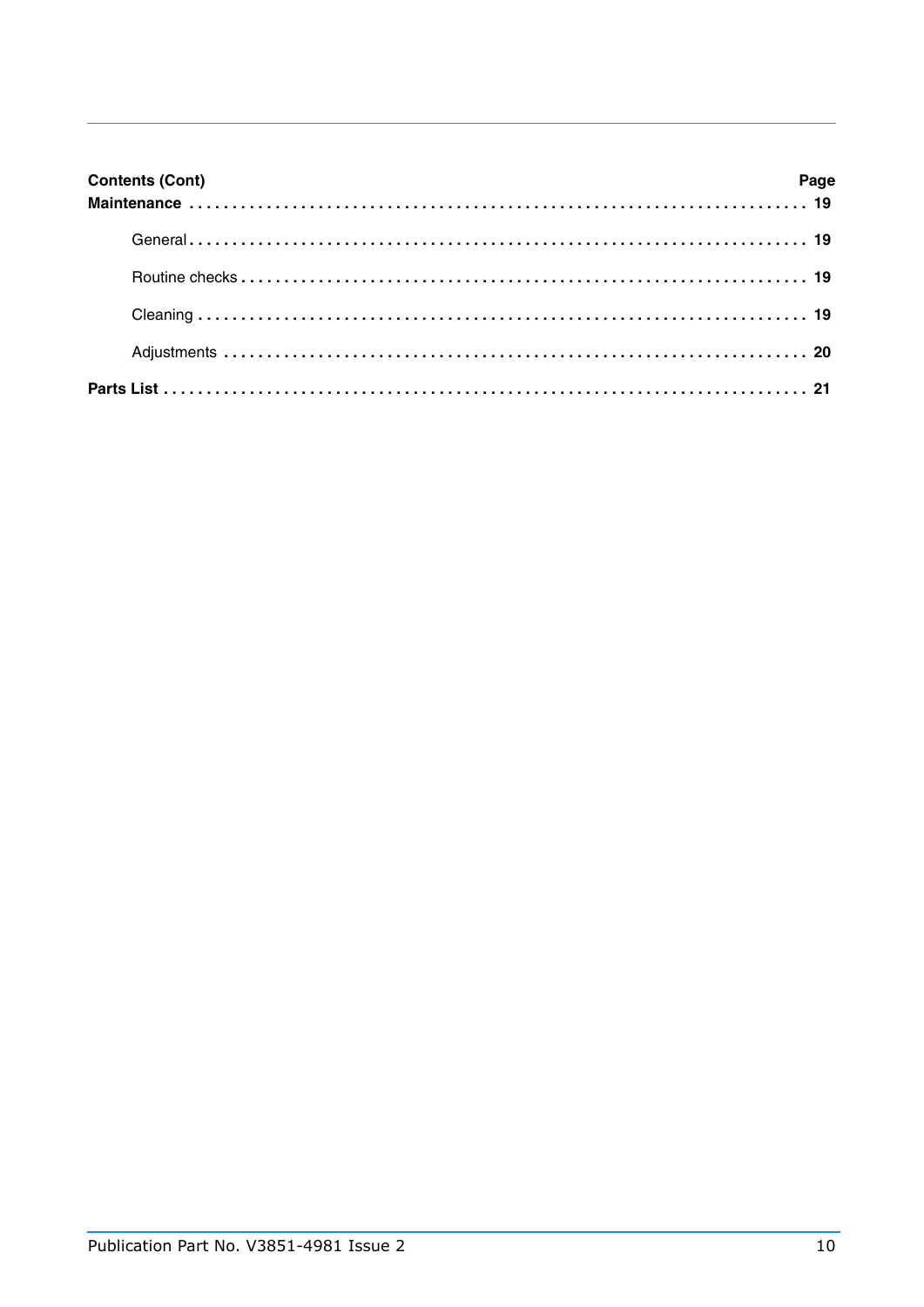# **Introduction**

<span id="page-12-0"></span>The Vinten Radamec Head Processing Module (HPM) [\(Figure 1\)](#page-13-1) has been designed to integrate with Vector 950E or Vision 250E pan and tilt heads, Canon and Fujinon lenses and Quattro-SE pedestal, coordinating encoder output from all axes for VR applications. The HPM mounts directly to the Vinten 'E' pan and tilt head, receiving power and a Genlock signal from a studio source, and supplying power, ethernet and Genlock signals to the Quattro-SE pedestal and outputting VR data to the studio.

# <span id="page-12-1"></span>Lens feedback

Canon and Fujinon lenses (with encoder output) and externally mounted Vinten Radamec lens encoders are supported by the HPM—to coordinate VR software with lens movements.

# <span id="page-12-2"></span>Vinten Radamec PDA

The HPM is configured using the Vinten Radamec PDA, which not only formats communication settings with the VR system, but also calibrates the connected Vinten 'E' pan and tilt head and Quattro-SE pedestal. For more information please refer to the Vinten Radamec PDA Operators Guide (Publication Part No. V4015-4980).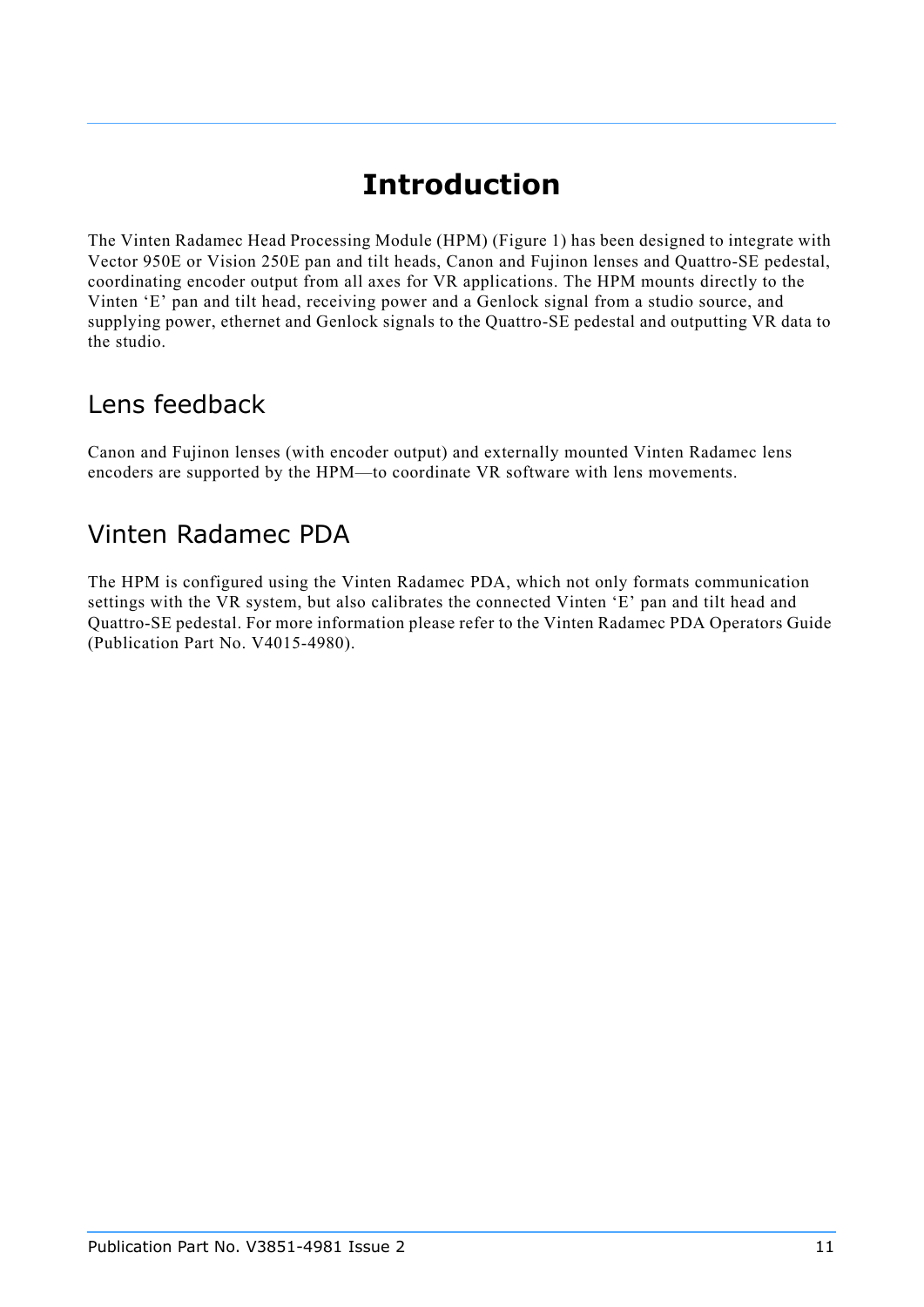# **Figure**

<span id="page-13-0"></span>

<span id="page-13-1"></span>**Figure 1 Vinten Radamec HPM**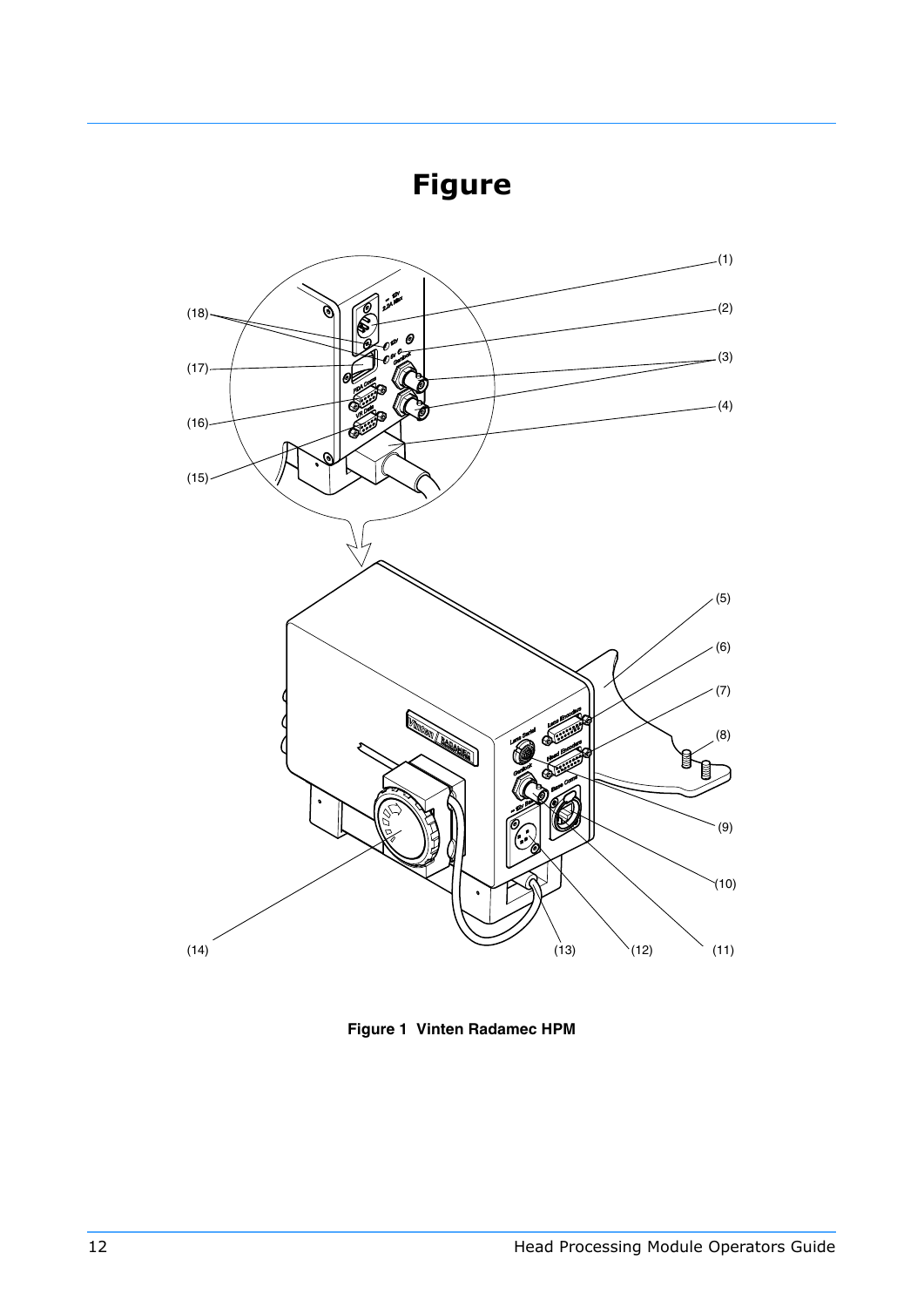### **Vinten Radamec HPM (Fig 1)**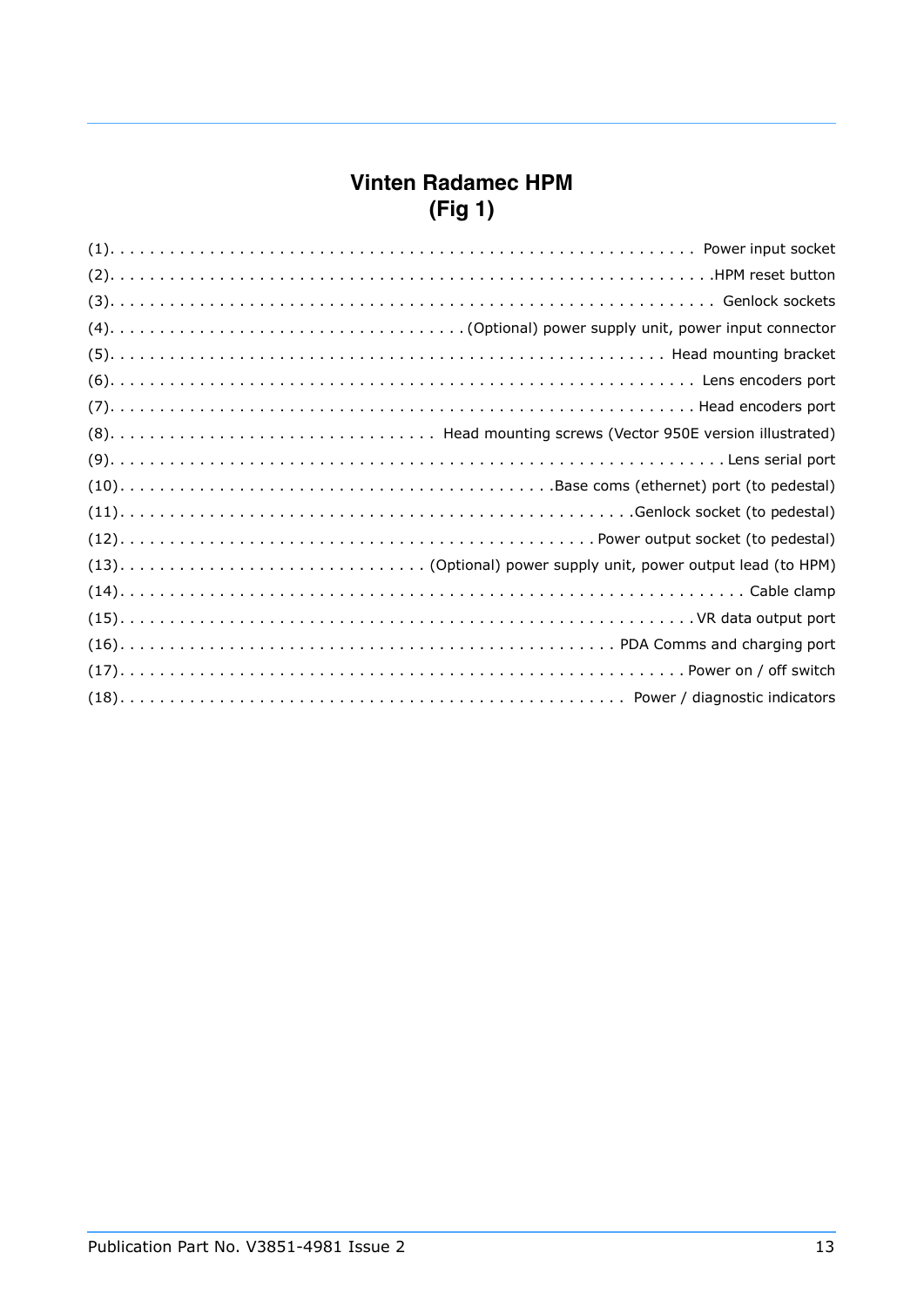# **Operation**

# <span id="page-15-1"></span><span id="page-15-0"></span>Installing the HPM

The Vinten Radamec HPM seamlessly integrates with a Vector 950E or Vision 250E pan/tilt head and Quattro-SE pedestal. Please refer to the relevant operators guides for detail on safely setting up the pan/tilt head and pedestal.

# <span id="page-15-2"></span>Fitting to the head

The HPM is supplied with a mounting bracket (5) which attaches to fixing holes on the pan and tilt head. If fitting the HPM to a Vector 950E head, position the head mounting bracket (5) as shown in [\(Figure 2\)](#page-15-3) and attach securely in place using the four fixing screws (8).



**Figure 2 Fitting to a Vector 950E head**

<span id="page-15-3"></span>If fitting the HPM to a Vision 250E head [\(Figure 3\)](#page-16-1), proceed as follows:

Remove the four fixing screws (8) in the corners of the pan encoder plate (20), leaving the two central fixing screws (19) in place, retaining the pan encoder plate (20).

Leave the pan encoder plate (20) in place and position the head mounting bracket (5) on top as shown in [\(Figure 3\)](#page-16-1).

Attach the head mounting bracket (5) securely in place using the four fixing screws (8).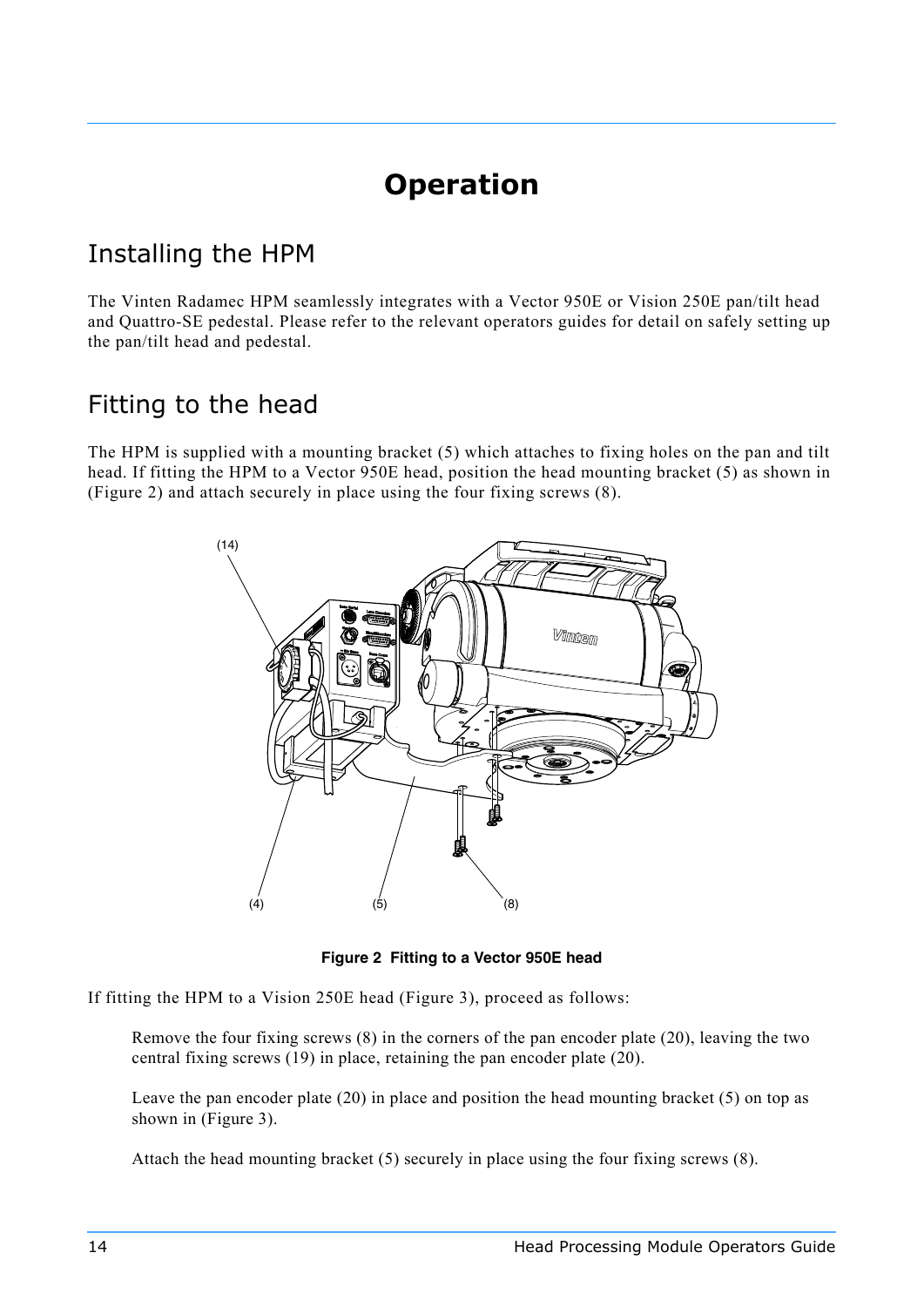### **CAUTION! When fitting a Vision 250E pan and tilt head/HPM configuration to a Quattro-SE pedestal, ALWAYS fit the adapter ring kit (3354-900SP) between the head and the pedestal weight tray—to avoid trapping the ethernet, power and genlock cables.**



**Figure 3 Fitting to a Vision 250E head**

<span id="page-16-1"></span>

### <span id="page-16-0"></span>Power connections

Connect a standard IEC power cable to the HPM power supply unit's input connector (4). The output of the HPM power supply unit (13) is then fed through the cable clamp (14) and around the side of the HPM, connecting to the power input socket (1).

NOTE: Also ensure that the (input) power lead (4) is secured by the cable clamp (14) to prevent the HPM suddenly losing power if the cable becomes snagged [\(Figure 2\)](#page-15-3).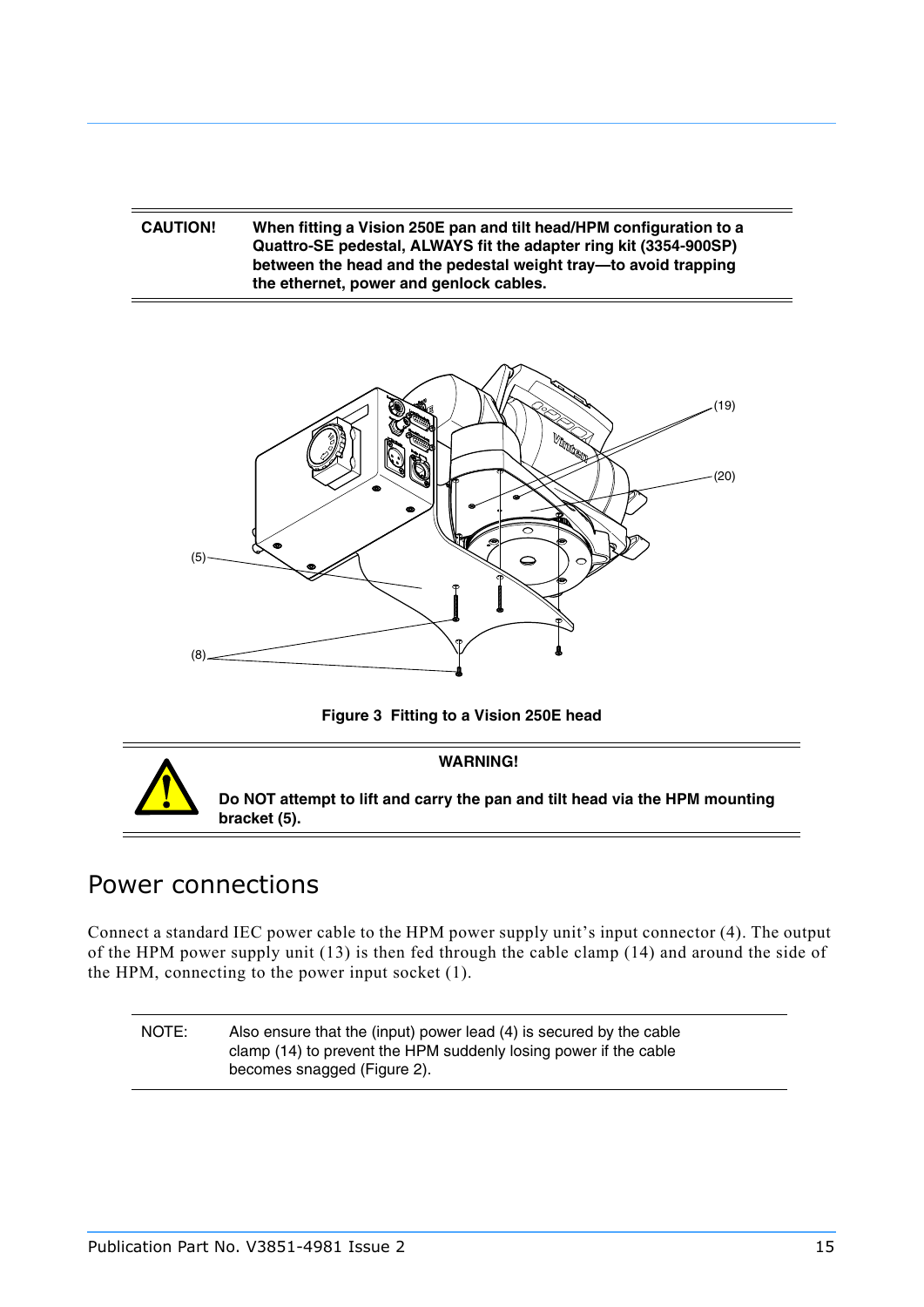Alternatively, a 12V power supply can be sourced from the camera or other power supply unit via a standard 4 pin XLR cable.

### **CAUTION! Using alternative power sources will invalidate the system EMC liability.**

The power output socket (12) supplies power to the Quattro-SE pedestal via the pedestal's cable management system. For more information please refer to the Quattro-SE Pedestal Operators Guide (Publication Part No. V3851-4980).

### **CAUTION! Do NOT attempt to power other external devices from the HPM power output socket (12). Damage may occur to the HPM if any device other than the Quattro-SE pedestal is connected.**

### <span id="page-17-0"></span>Genlock connections

The Genlock signal synchronises encoder feedback from the various axes with the TV camera, ensuring that movement data is timed correctly in the VR software application.

There are three identical Genlock sockets on the HPM unit, but the location of each one suits different applications. The Genlock socket on the rear of the unit (11) should be used to connect to the Quattro-SE pedestal via the cable management system. One of the two Genlock sockets (3) on the front side of the HPM unit is used to connect the external studio Genlock signal—the other socket is a spare.

## <span id="page-17-3"></span>Ethernet connection

Connect the base Comms port (10) to the ethernet port on the Quattro-SE pedestal via the cable management system. For more information please refer to the Quattro-SE Pedestal Operators Guide (Publication Part No. V3851-4980).

## <span id="page-17-1"></span>Head connection

The head encoders cable connects the head encoders port (7) to the encoder connector on the Vector 950E or Vision 250E pan and tilt head. For more information please refer to either the Vector 950E Operators Guide (Publication Part No. V4004-4980) or the Vision 250E Operators Guide (Publication Part No. 3793-8).

## <span id="page-17-2"></span>Lens encoder connection

If required, Vinten Radamec externally mounted lens encoder devices can be connected to the lens encoders port (6) with an appropriate cable.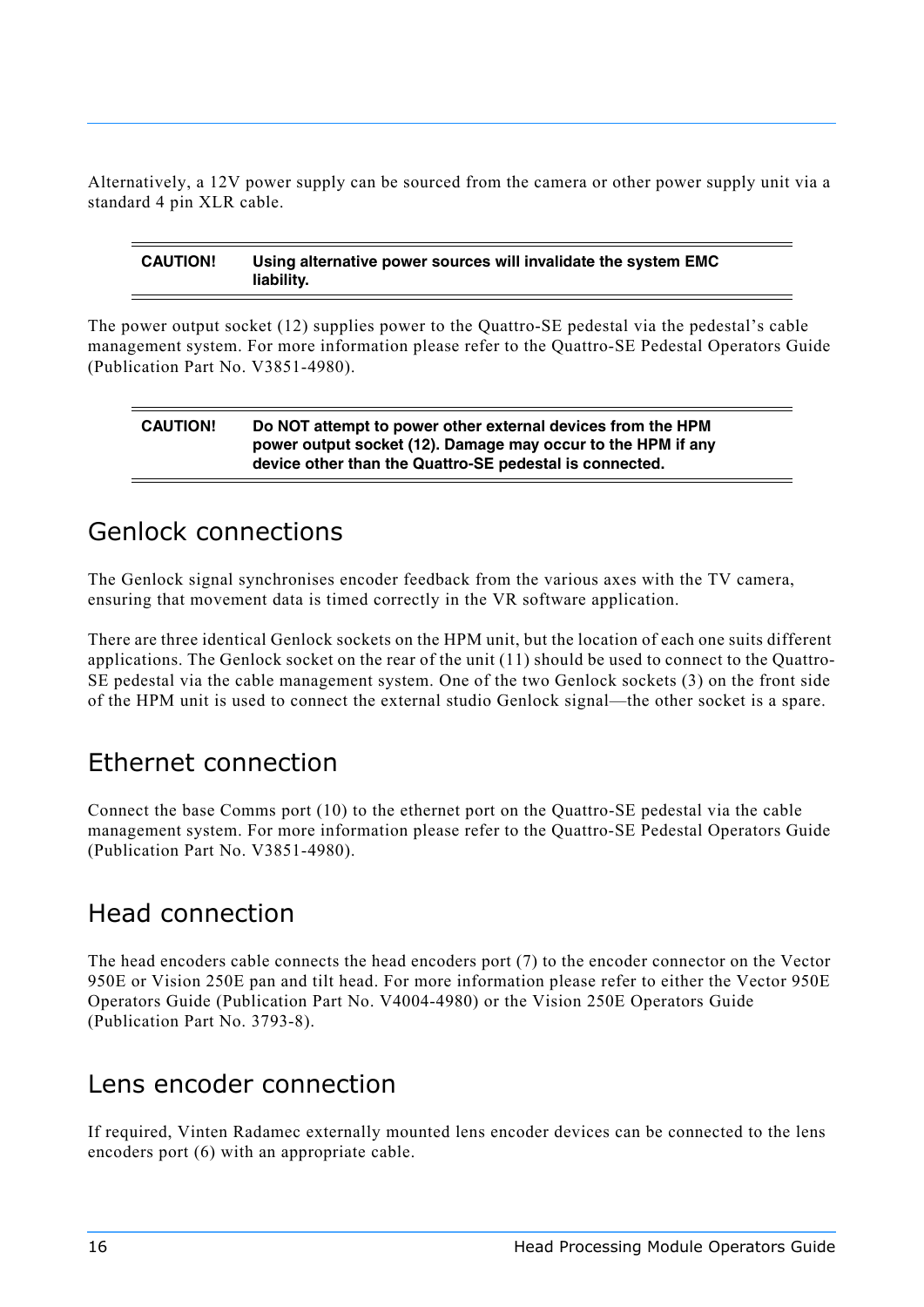# <span id="page-18-1"></span>Lens serial connection

The lens serial port (9) is not currently utilized.

# <span id="page-18-2"></span>Vinten Radamec PDA connection

The Vinten Radamec PDA configures, calibrates and coordinates all devices connected to the HPM. Connect the Vinten Radamec PDA to the PDA Comms port (16) using the supplied PDA cable. For more information please refer to the Vinten Radamec PDA Operators Guide (Publication Part No. V4015-4980).

# <span id="page-18-3"></span>VR connection

The VR data port (15) provides output for the studio VR system. The RS422 pin designations are as follows:

| <b>Pin</b><br><b>HPM</b> | <b>Function</b> | Pin<br><b>VR Computer</b> | <b>Function</b> |
|--------------------------|-----------------|---------------------------|-----------------|
| 2                        | RXD- / RXA      | VR specified              | TXD-/TXA        |
| 6                        | $RXD+ / RXB$    | VR specified              | $TXD+ / TXB$    |
| 3                        | TXD-/TXA        | VR specified              | RXD- / RXA      |
|                          | $TXD+ / TXB$    | VR specified              | $RXD+ / RXB$    |

The data is outputted in the Vinten Radamec D1 data packet.

## <span id="page-18-4"></span>Cable Clamp

All cables can be fed through and secured using the cable clamp (14) to keep the system tidy and prevent connectors/ports from being damaged if a cable becomes snagged.

### **CAUTION! Ensure that connected cables do not become entangled around the pan axis, due to the possible continuous 360° rotation of the head.**

## <span id="page-18-0"></span>Switching on

Once all connections have been made, the HPM can be switched on using the power switch (17).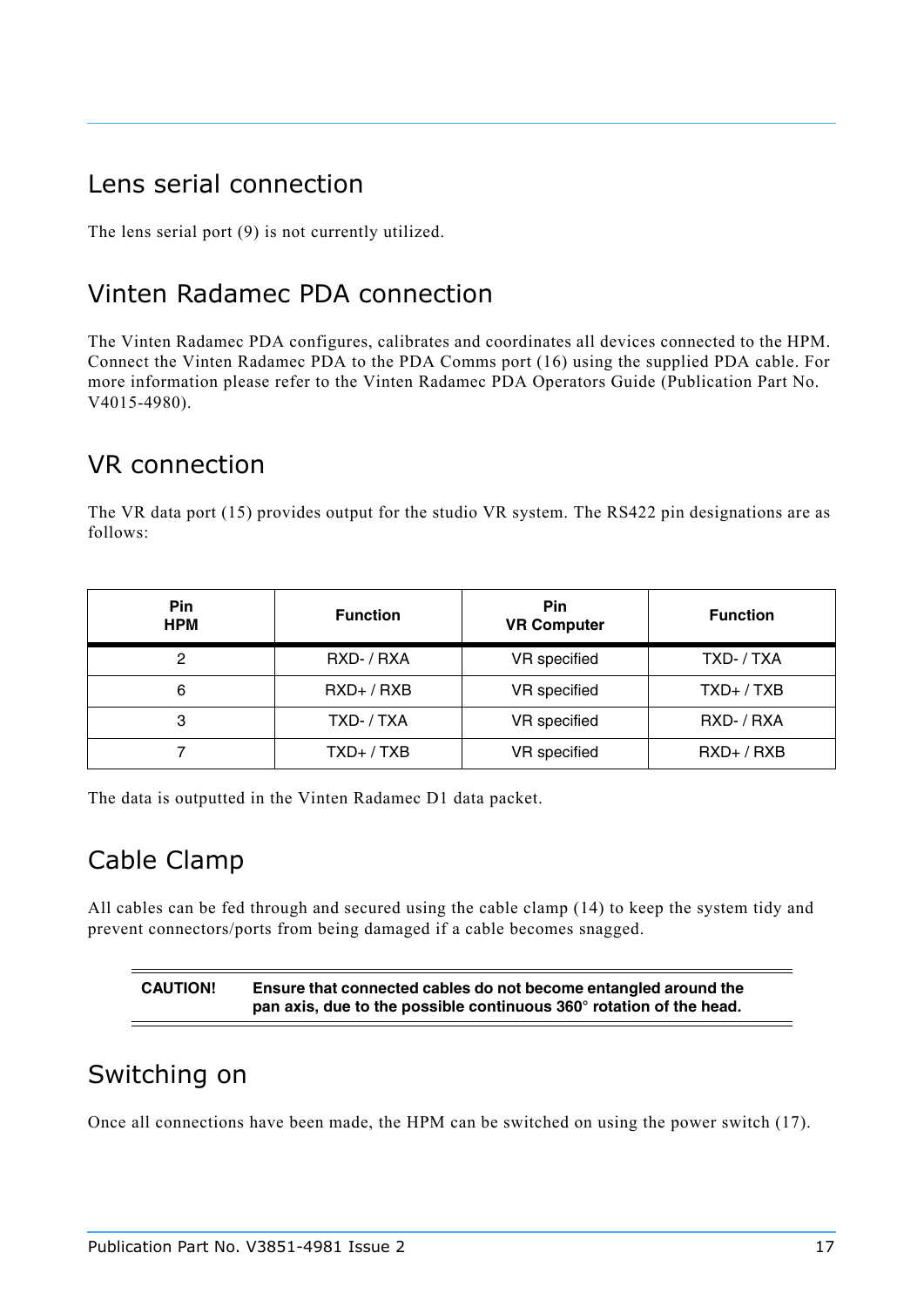# <span id="page-19-0"></span>Resetting the HPM

In the unlikely event that the HPM becomes unresponsive, the unit can be reset by using a suitable pointer (e.g. a pen) to press the reset button (2).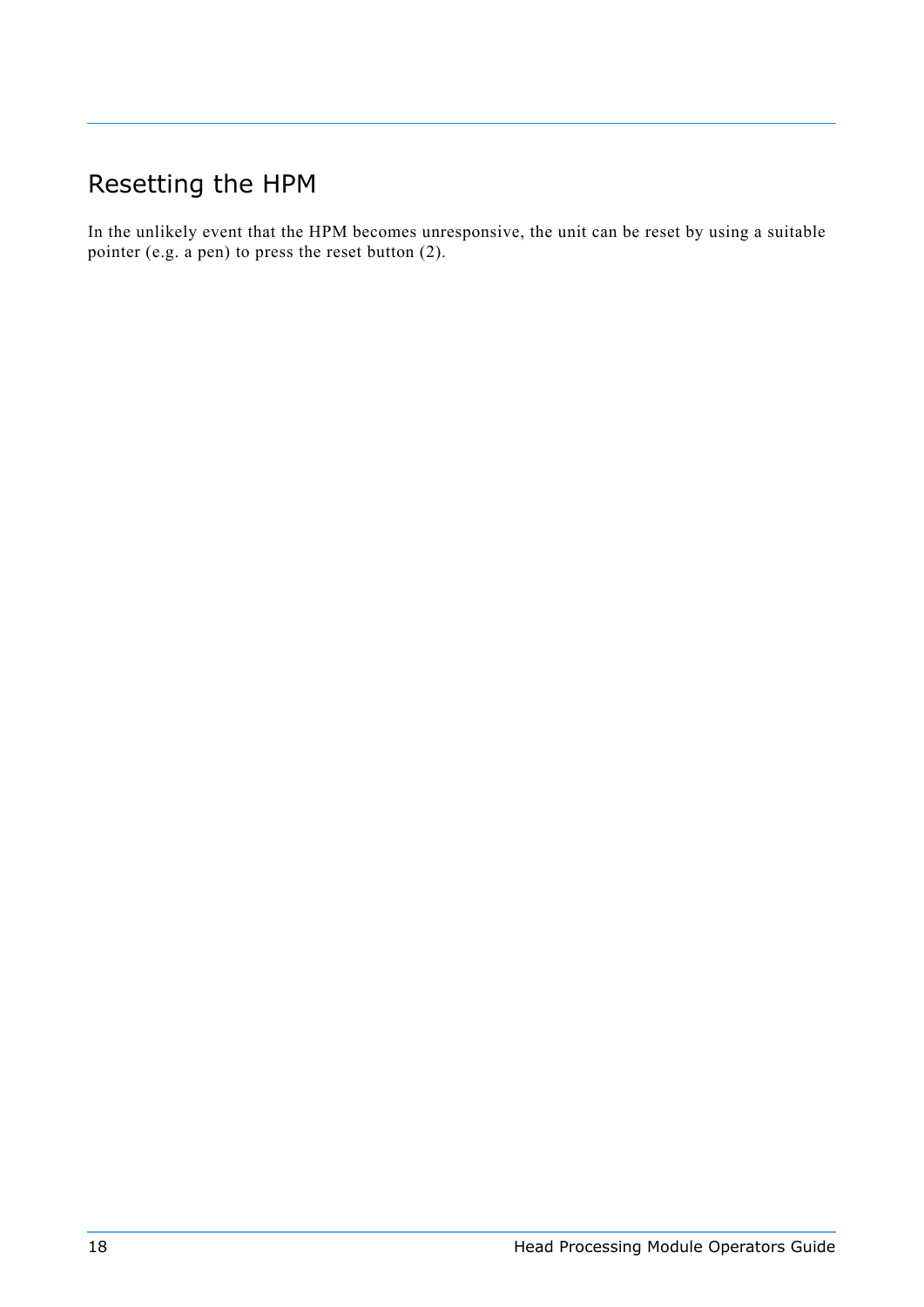# **Maintenance**

# <span id="page-20-1"></span><span id="page-20-0"></span>General

The Vinten Radamec HPM is robustly made to high engineering standards and little attention is required to maintain serviceability save regular cleaning. Refer to the appropriate section in the Technical Manual if any defect is apparent. Adjustments and repairs should be carried out only by a trained and competent person.

## <span id="page-20-2"></span>Routine checks

During use, check the following:

Check that cables do not become entangled around the pan axis. Rotate the Vector 950E head as necessary to free the cables.

Check that all cables are connected properly. Re-fit cables if necessary.



**Always check cables for signs of damage. Damaged cables may cause injury to personnel and/or damage the equipment.**

**WARNING!**

No further routine maintenance is required.

## <span id="page-20-3"></span>Cleaning



**WARNING!**

**1. Disconnect power from the product before cleaning.**

**2. This product has been designed for indoor use. Protect from water, moisture and dust.**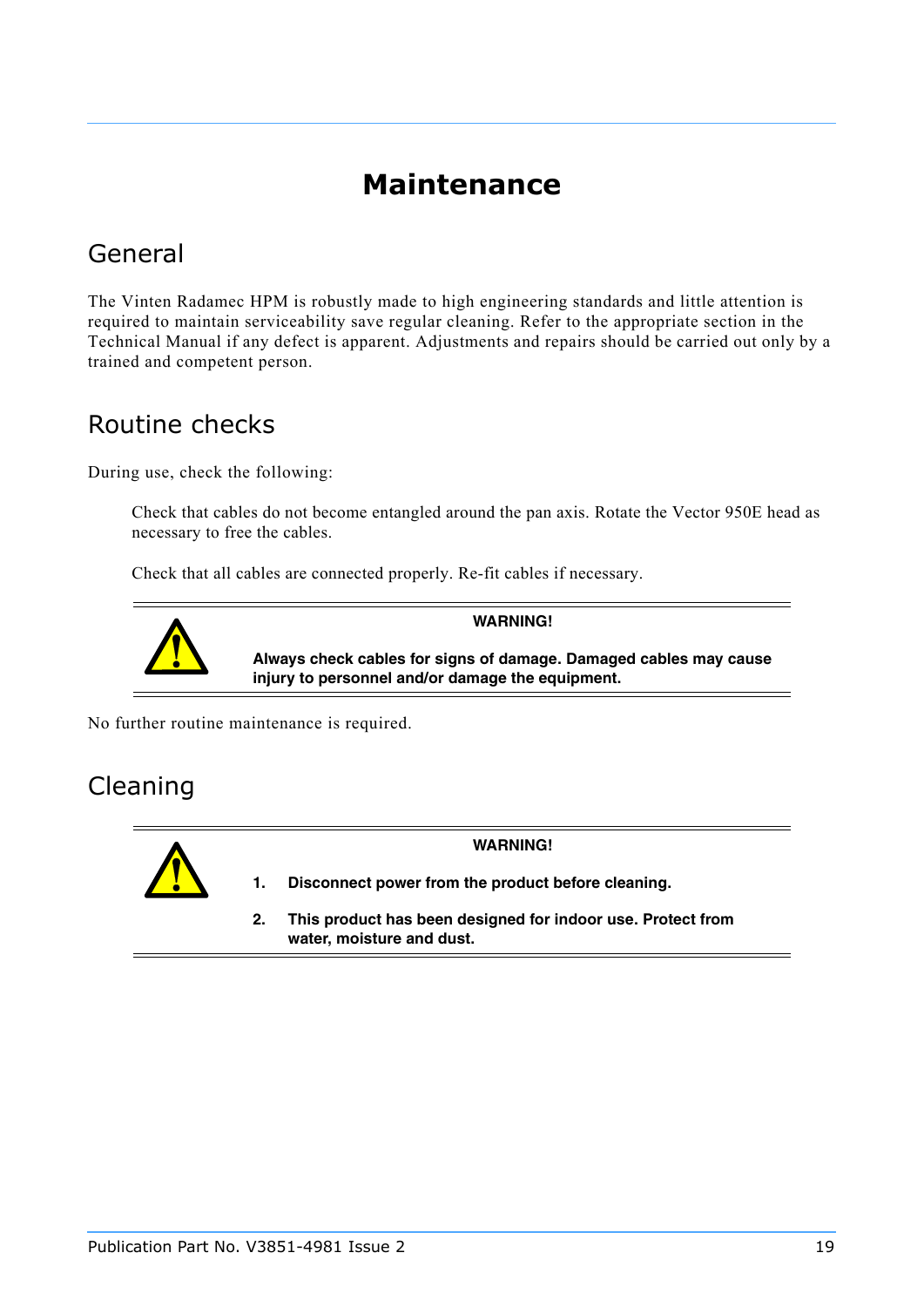During normal use the only cleaning required should be a regular wipe over with a lint-free cloth. Dirt accumulated during storage or periods of disuse may be removed with a semi-stiff brush. Particular attention should be paid to all the connection ports (1, 3, 6, 7, 9, 10, 11, 12, 13, 15, 16).

| <b>CAUTION!</b> | DO NOT use solvent- or oil-based cleaners, abrasives or wire<br>brushes to remove accumulations of dirt as these damage the<br>protective surfaces. To clean mechanical surfaces, use only<br>detergent-based cleaners. |
|-----------------|-------------------------------------------------------------------------------------------------------------------------------------------------------------------------------------------------------------------------|
|                 | External electrical connection ports should only be cleaned                                                                                                                                                             |

### **2. External electrical connection ports should only be cleaned with a semi-stiff brush or a clean, dry air supply.**

# <span id="page-21-0"></span>Adjustments

Other than periodically checking the head fixings (8), no other adjustments are required.